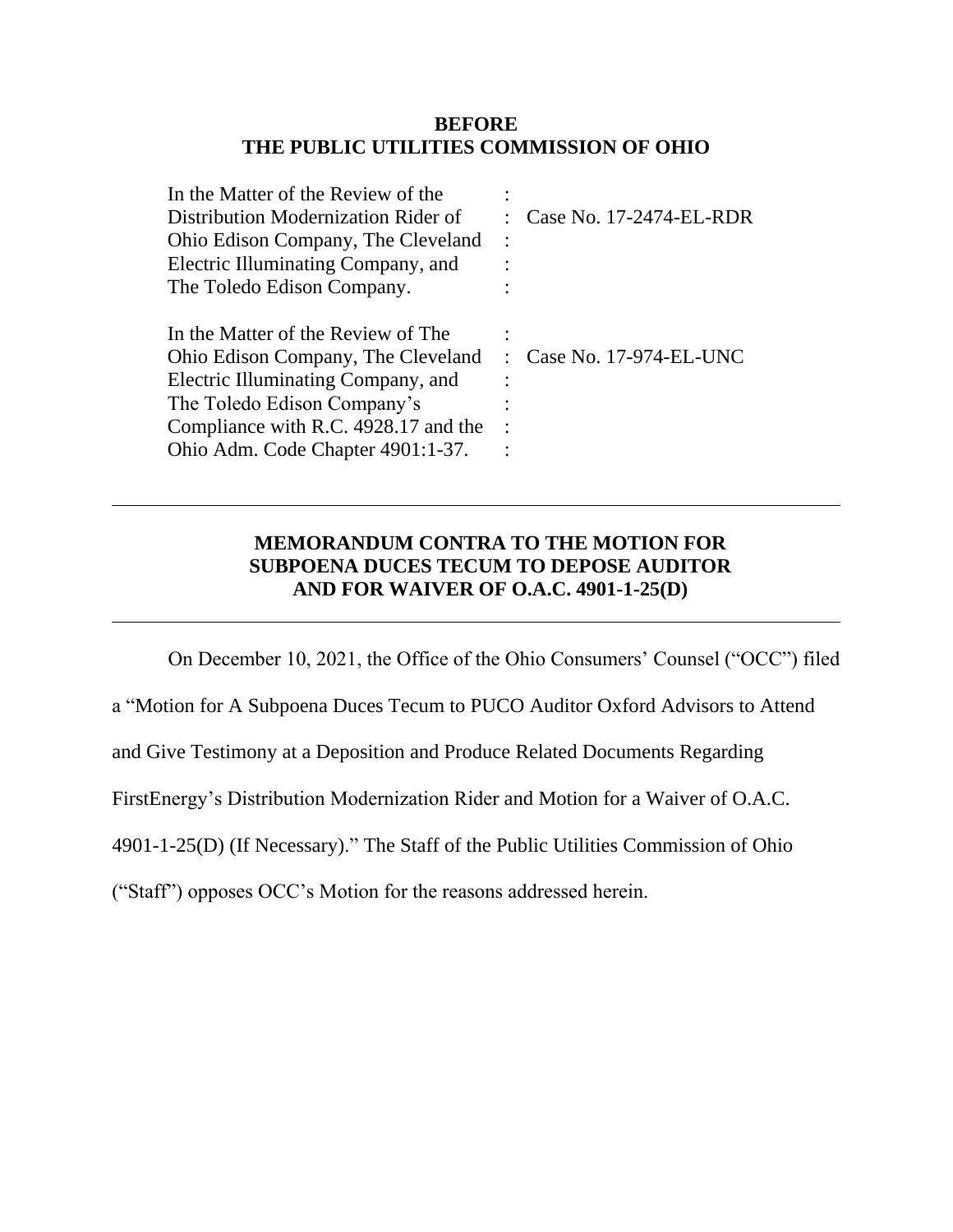Respectfully submitted,

**Dave Yost** Ohio Attorney General

**John Jones** Section Chief

*/s/ Thomas G. Lindgren*

**Thomas G. Lindgren Kyle L. Kern Werner L. Margard** Assistant Attorneys General Public Utilities Section 30 East Broad Street, 26th Floor Columbus, Ohio 43215-3414 614.644. 8588 (telephone) 866.849.3176 (fax) [Thomas.Lindgren@OhioAGO.gov](mailto:Thomas.Lindgren@OhioAGO.gov) [Kyle.Kern@OhioAGO.gov](mailto:Kyle.Kern@OhioAGO.gov) [Werner.Margard@OhioAGO.gov](mailto:Werner.Margard@OhioAGO.gov)

**On Behalf of the Staff of the Public Utilities Commission of Ohio**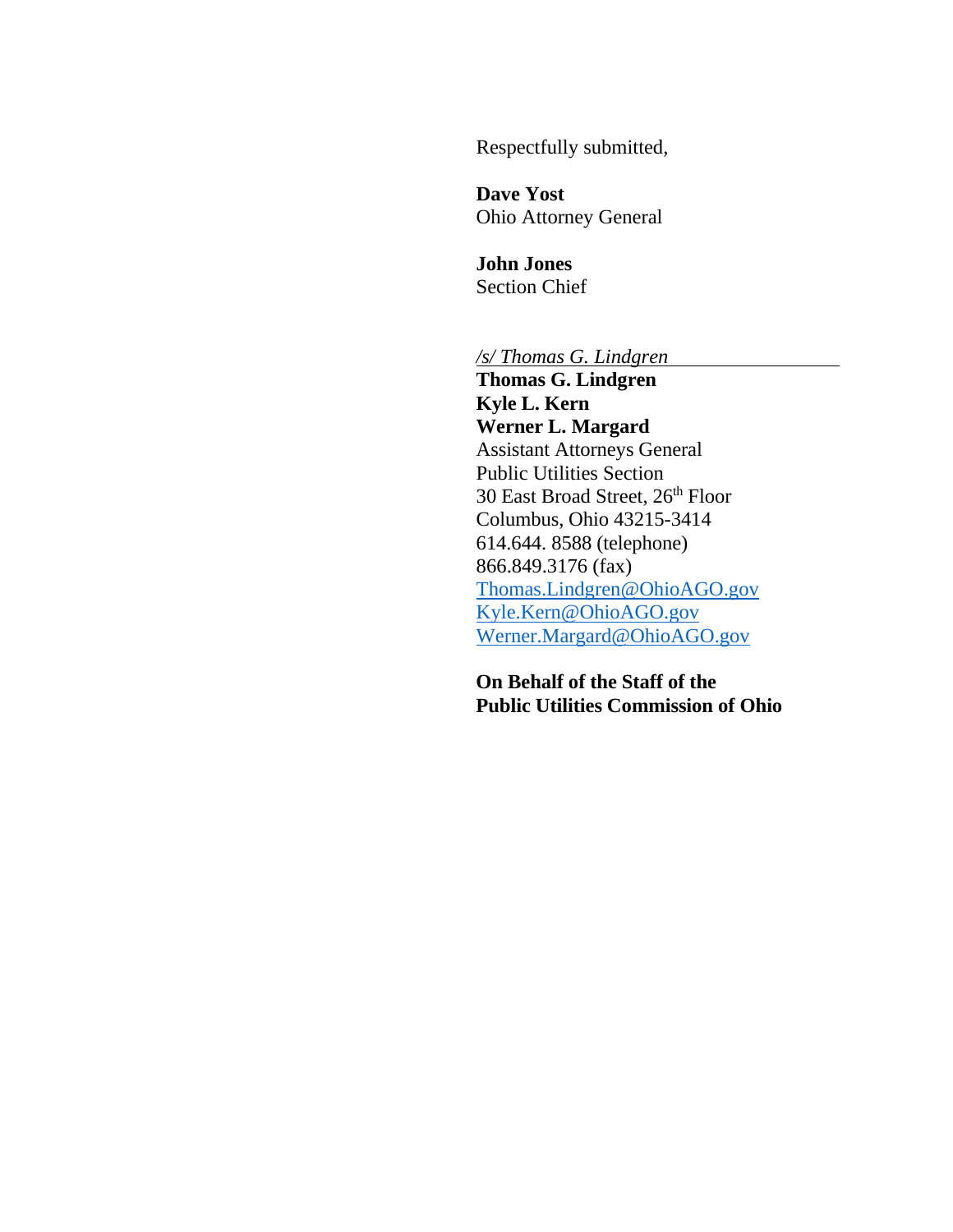### **MEMORANDUM IN SUPPORT**

On October 20, 2021, OCC filed a Motion for a Subpoena of the PUCO's Never-Filed "Final" Audit Report and Related Documents Regarding FirstEnergy's Infamous Distribution Modernization Rider and Motion for a Waiver of O.A.C. 4901-1-25(D) (If Necessary) in Case No. 17-2474-EL-RDR ("*DMR Case*"). That motion sought to subpoena a former auditor, Oxford Advisors, Inc. ("Oxford"), to produce a report that was neither completed nor filed. Staff opposed that motion, which is still pending.

On December 10, 2021, OCC filed the instant motion, seeking to conduct a discovery deposition of Oxford, and a waiver, if necessary, of the Commission rule barring discovery of Staff. In addition, OCC has also filed this Motion in Case No. 17- 974-EL-UNC ("*Corporate Separation Case*"). As it argued in response to the earlier motion, Staff respectfully submits that the Commission's rules do not permit a subpoena either to compel appearance at a deposition, or the production of documents at such a deposition, by a Commission-selected auditor. Staff hereby incorporates its November 4, 2021 Memorandum Contra OCC's October 10<sup>th</sup> motion in the *DMR Case* by reference here in the *Corporate Separation Case* as if fully rewritten herein.

The underlying rationale remains the same. The Commission's rules do not permit discovery upon Staff. Ohio Adm.Code 4901-1-25(D) provides that "A subpoena may require a person, *other than a member of the commission staff*, to attend and give testimony at a deposition, and to produce designated books, papers, documents, or other tangible things within the scope of discovery set forth in rule 4901-1-16 of the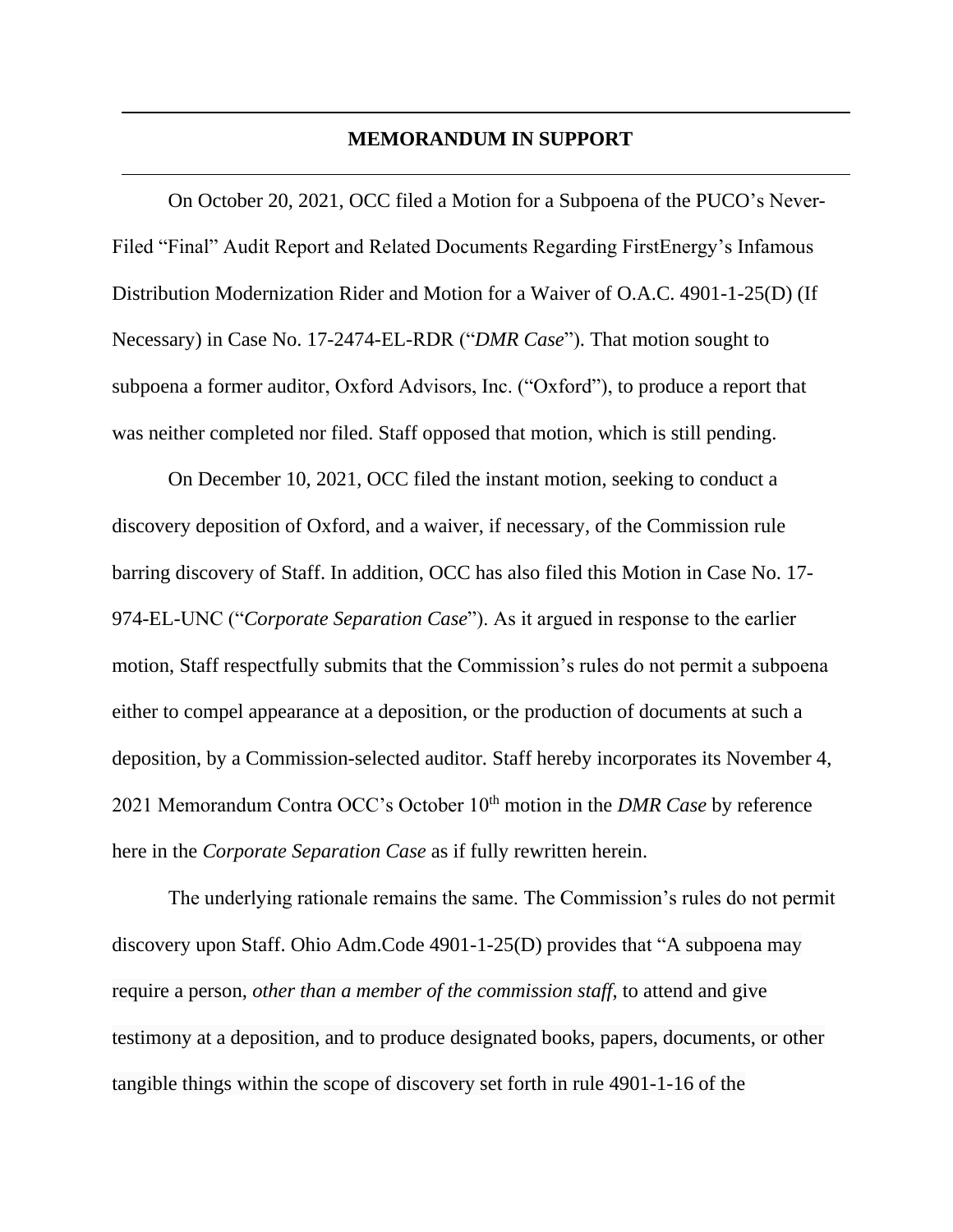Administrative Code." Ohio Adm.Code 4901-1-25(D) (emphasis added). The Commission Staff is explicitly exempted from this rule, and the auditor was operating as an extension of Staff.

In an Entry issued on December 13, 2017 in the *DMR Case*, the Commission directed Staff to issue a request for proposals for a third-party monitor *to assist Staff* in the review of Rider DMR. On January 24, 2018, the Commission issued an Entry selecting Oxford *to assist Staff* in its review. That Entry provided that "Oxford will execute its duties pursuant to the Commission's statutory authority to investigate and acquire records, contracts, reports, and other documentation under R.C, 4903.02, 4903.03, 4905.06, 4905.15, and 4905.16." *DMR Case* (Entry at ¶10) (January 24, 2018*).*  Oxford was thus operating as an extension of the Commission Staff and is entitled to the same exemption from discovery that applies to Staff. That exemption specifically applies to any requirement that Staff attend and give testimony at a deposition.

While OCC does not concede this exemption, the language of the Commission rule is clear. Consequently, OCC also seeks a waiver of that rule pursuant to Ohio Admin.Code 4901-1-38(B). A waiver, however, is neither proper nor appropriate in these circumstances.

Ohio Admin.Code 4901-1-38(B) provides that the Commission "may, upon its own motion or upon a motion filed by a party, waive any requirement of this chapter for good cause shown, other than a requirement mandated by statute from which no waiver is permitted." Staff respectfully submits that the Staff exemption from discovery is not a "requirement" as contemplated by this rule, and is therefore not subject to this waiver

2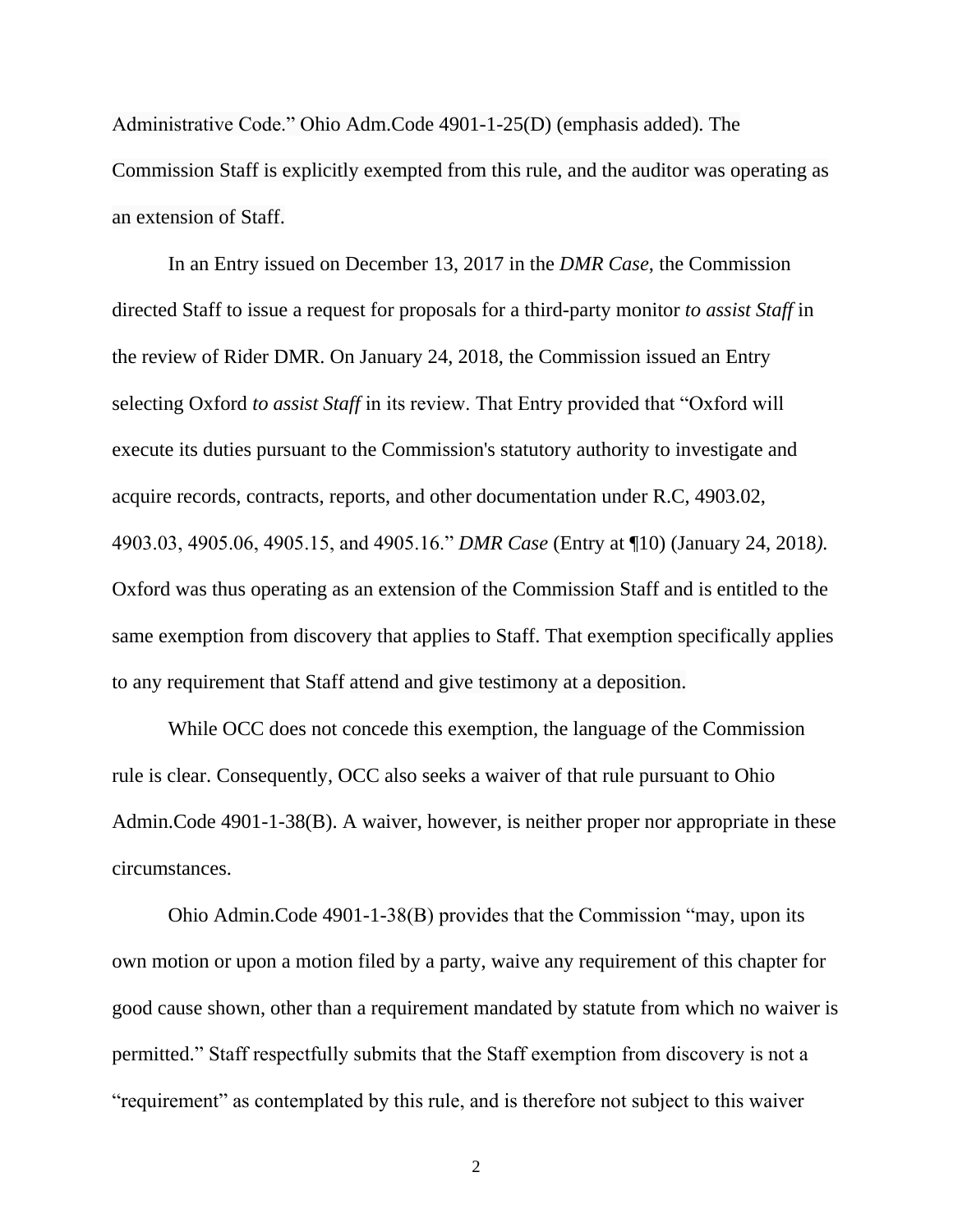provision. There are certain things that the Commission, either by rule or pursuant to its statutory scheme, *requires* be done in order to carry out its responsibilities. While the subpoena rule, Ohio Admin.Code 4901-1-25(D), "require[s] a person . . . to attend and give testimony at a deposition," that *requirement* does not apply to Staff. By its very terms, then, the Ohio Admin.Code 4901-1-38(B) waiver provision does not apply to the Ohio Admin.Code 4901-1-25(D) subpoena *exemption*.

Moreover, even should that provision apply, OCC has failed to demonstrate that "good cause" exists to *require* Staff to attend a discovery deposition in this, or any, matter before the Commission. Neither of its advanced rationale warrant granting a waiver of this fundamental protection.

OCC argues that, under R.C. 4903.082, parties must be given ample rights to discovery. By extension, it argues, Staff must also be subject to discovery.

The Commission's rules provide ample rights of discovery. At the same time, the Commission must balance those rights against the integrity of its investigatory process. This process is equally protected by the statutory scheme, including R.C. 4901.16, which provides that "[e]xcept in his report to the public utilities commission or when called on to testify in any court or proceeding of the public utilities commission, no employee *or agent* referred to in section 4905.13 of the Revised Code shall divulge *any information* acquired by him in respect to the transaction, property or business of any public utility" (emphasis added).<sup>1</sup> The Commission's rules recognize this important protection. In

 $\overline{\phantom{a}}$ 

The Ohio Power Siting Board ("OPSB") has properly denied discovery requests for drafts of Staff reports, whether made pursuant to R.C. 4903.082 or Civ.R. 26(B)(1). *In the Matter of the Application of Champaign Wind, LLC, for a Certificate to Construct a Wind-Powered Electric Generating Facility in Champaign County, Ohio*, Case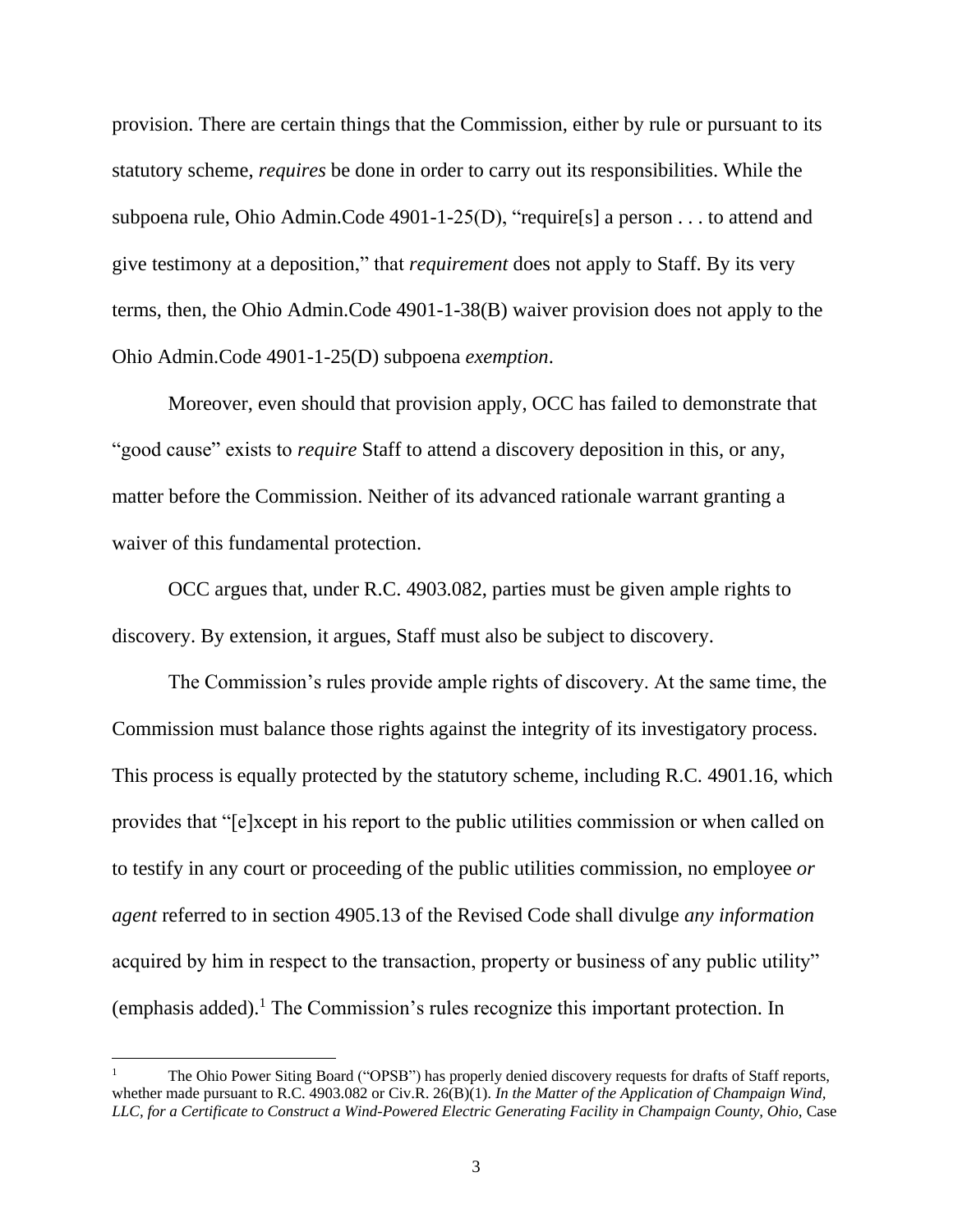addition to the specific exemption granted in the subpoena rule, Ohio Admin.Code 4901- 1-16(I) specifies that the discovery rules "do not apply to the commission staff." The Commission's exemption of Staff from discovery does not violate R.C. 4903.082, but is consistent with the Commission's statutory scheme and mandate.

OCC further argues that the Commission should uphold its previous order that "any conclusions, results, or recommendations formulated by Oxford Advisors may be examined by any participant to this proceeding." This does not, however, mean that participants must be permitted to do so during *discovery*. That order, which did not waive the Commission's rules, must be read in the context of those rules. And those rules preclude such examination during discovery. OCC seeks to compel the auditor to testify advance of any hearing, and that is improper under the Commission's rules. OCC may well be entitled to its examination, but not in discovery.<sup>2</sup>

OCC offers no other basis to warrant a waiver, even if such a waiver would be proper under the Commission's rules. Its sole rationale is "to have ample discovery for case preparation for the hearing." That is merely a definition of the purpose of discovery, not "good cause" for waiving a fundamental exemption intended to afford Staff with an unfettered opportunity to conduct a thorough investigation.

 $\overline{\phantom{a}}$ 

No. 12-160-EL-BGN, Opinion, Order, and Certificate (May 28, 2013) at 11-12. By statute, OPSB procedures must follow those of the Commission. R.C. 4906.12.

<sup>2</sup> Staff has no intention of calling a representative of Oxford Advisors as its witness in this proceeding. Daymark Energy Advisors was selected by the Commission to perform the audit when it reopened this matter and it is unclear how Oxford Advisor's midterm audit, which was more limited in scope, would have any relevance to the matter currently before the Commission.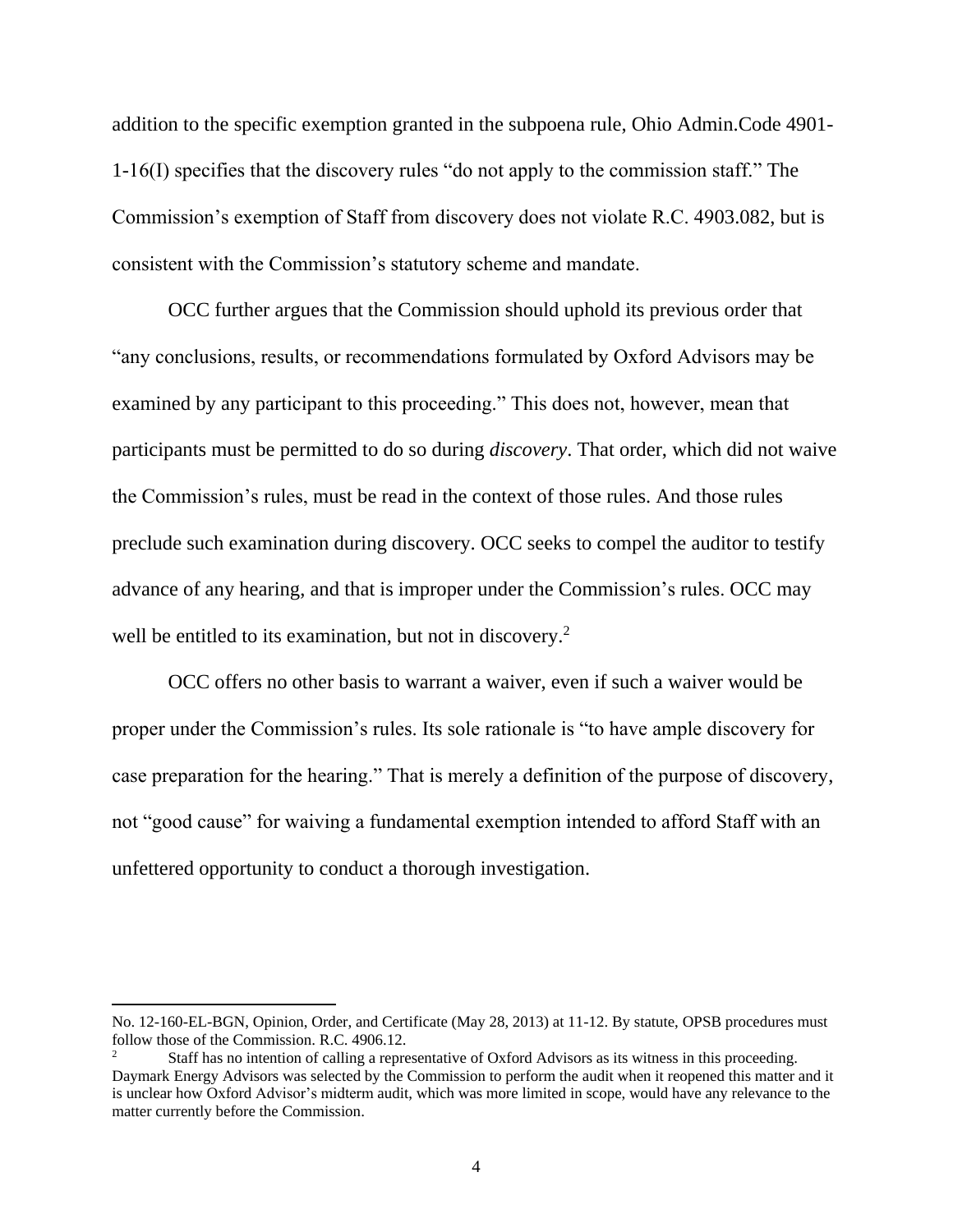For the reasons explained above, OCC's Motion should be denied. The

Commission's rules do not permit a subpoena for a Commission-designated auditor to attend a deposition, nor do they permit a waiver of that exemption. Even were such a waiver permissible, and Staff reiterates that it is not, OCC has provided no rationale other than desiring to conduct discovery. It has certainly offered no good cause for ignoring an exemption so fundamental to its function and mission.

Respectfully submitted,

**Dave Yost** Ohio Attorney General

**John H. Jones** Section Chief

*/s/ Thomas G. Lindgren*

**Thomas G. Lindgren Kyle L. Kern Werner L. Margard** Assistant Attorneys General Public Utilities Section 30 East Broad Street, 26<sup>th</sup> Floor Columbus, Ohio 43215-3414 614.644. 8588 (telephone) 866.849.3176 (fax) [Thomas.Lindgren@OhioAGO.gov](mailto:Thomas.Lindgren@OhioAGO.gov) [Kyle.Kern@OhioAGO.gov](mailto:Kyle.Kern@OhioAGO.gov) [Werner.Margard@OhioAGO.gov](mailto:Werner.Margard@OhioAGO.gov)

**On Behalf of the Staff of the Public Utilities Commission of Ohio**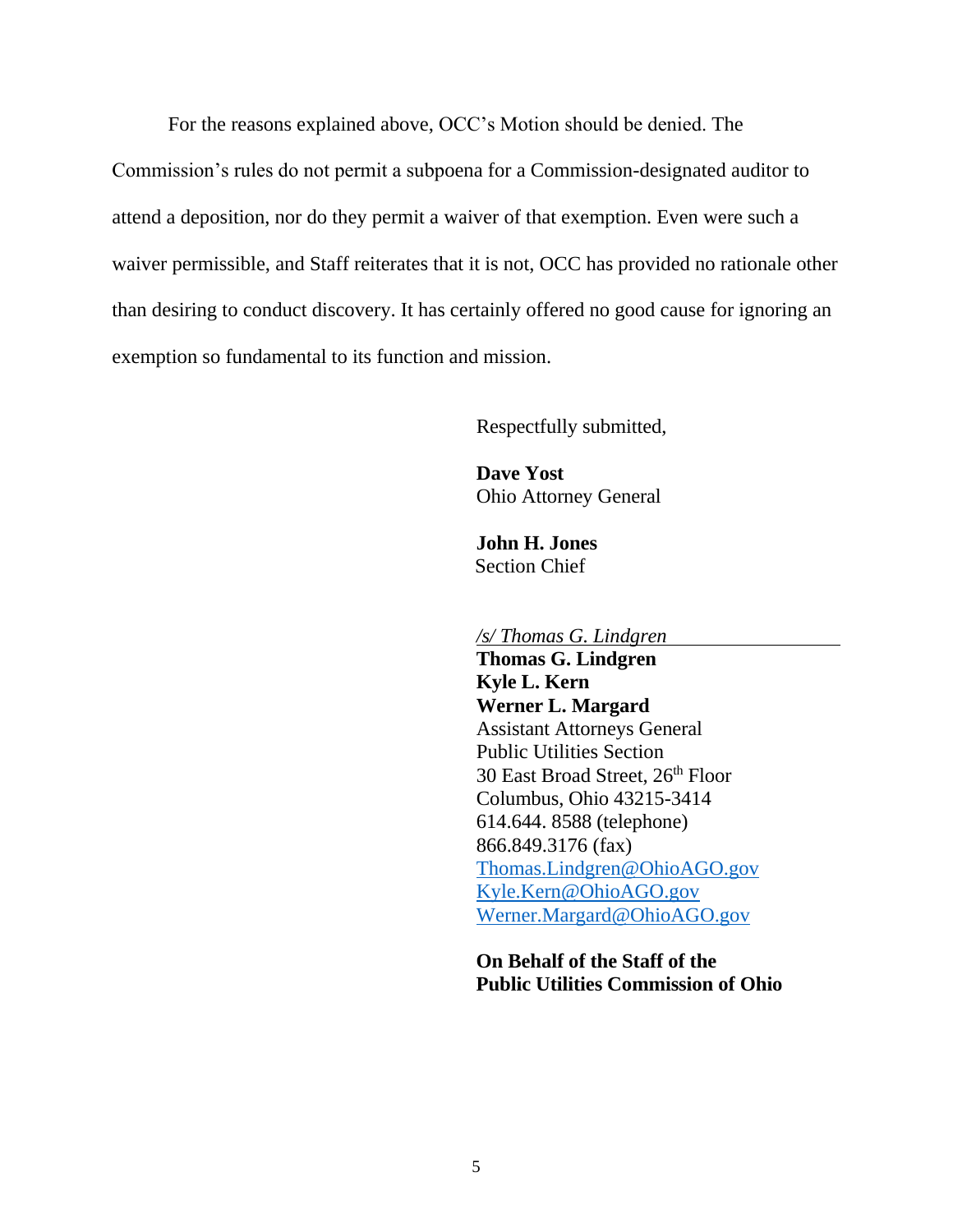### **CERTIFICATE OF SERVICE**

The undersigned hereby certifies that a true and correct copy of the

# **Memorandum Contra to The Motion for Subpoena Duces Tecum to Depose Auditor**

**and For Waiver of O.A.C. 4901-1-25(D)**, on behalf of the Staff of the Public Utilities

Commission of Ohio, has been served upon the below-named counsel via electronic mail,

this 27<sup>th</sup> day of December, 2021.

### */s/ Thomas G. Lindgren*

**Thomas G. Lindgren** Assistant Attorney General

## **PARTIES OF RECORD:**

### **17-974-EL-UNC**

[bethany.allen@igs.com](mailto:bethany.allen@igs.com) bknipe@firstenergycorp.com bojko@carpenterlipps.com ctavenor@theOEC.org donadio@carpenterlipps.com [dstinson@bricker.com](mailto:dstinson@bricker.com) [evan.betterton@igs.com](mailto:evan.betterton@igs.com) [fykes@whitt-sturtevant.com](mailto:fykes@whitt-sturtevant.com) [gkrassen@bricker.com](mailto:gkrassen@bricker.com) iavalon@taftlaw.com john.finnigan@occ.ohio.gov [joliker@igsenergy.com](mailto:joliker@igsenergy.com) kverhalen@taftlaw.com maureen.willis@occ.ohio.gov mdengler@jonesday.com [mfleisher@dickinsonwright.com](mailto:mfleisher@dickinsonwright.com) mleppla@theOEC.org

[Mnugent@igsenergy.com](mailto:Mnugent@igsenergy.com) mpritchard@mcneeslaw.com mrgladman@jonesday.com [mwise@mcdonaldhopkins.com](mailto:mwise@mcdonaldhopkins.com) radoringo@jonesday.com rdove@keglerbrown.com tdougherty@theOEC.org tlong@mcneeslaw.com [whitt@whitt-sturtevant.com](mailto:whitt@whitt-sturtevant.com) william.michael@occ.ohio.gov

## Attorney Examiner:

[Gregory.price@puco.ohio.gov](mailto:Gregory.price@puco.ohio.gov) [Megan.addison@puco.ohio.gov](mailto:Megan.addison@puco.ohio.gov) Jacqueline.st.john.puco.ohio.gov gov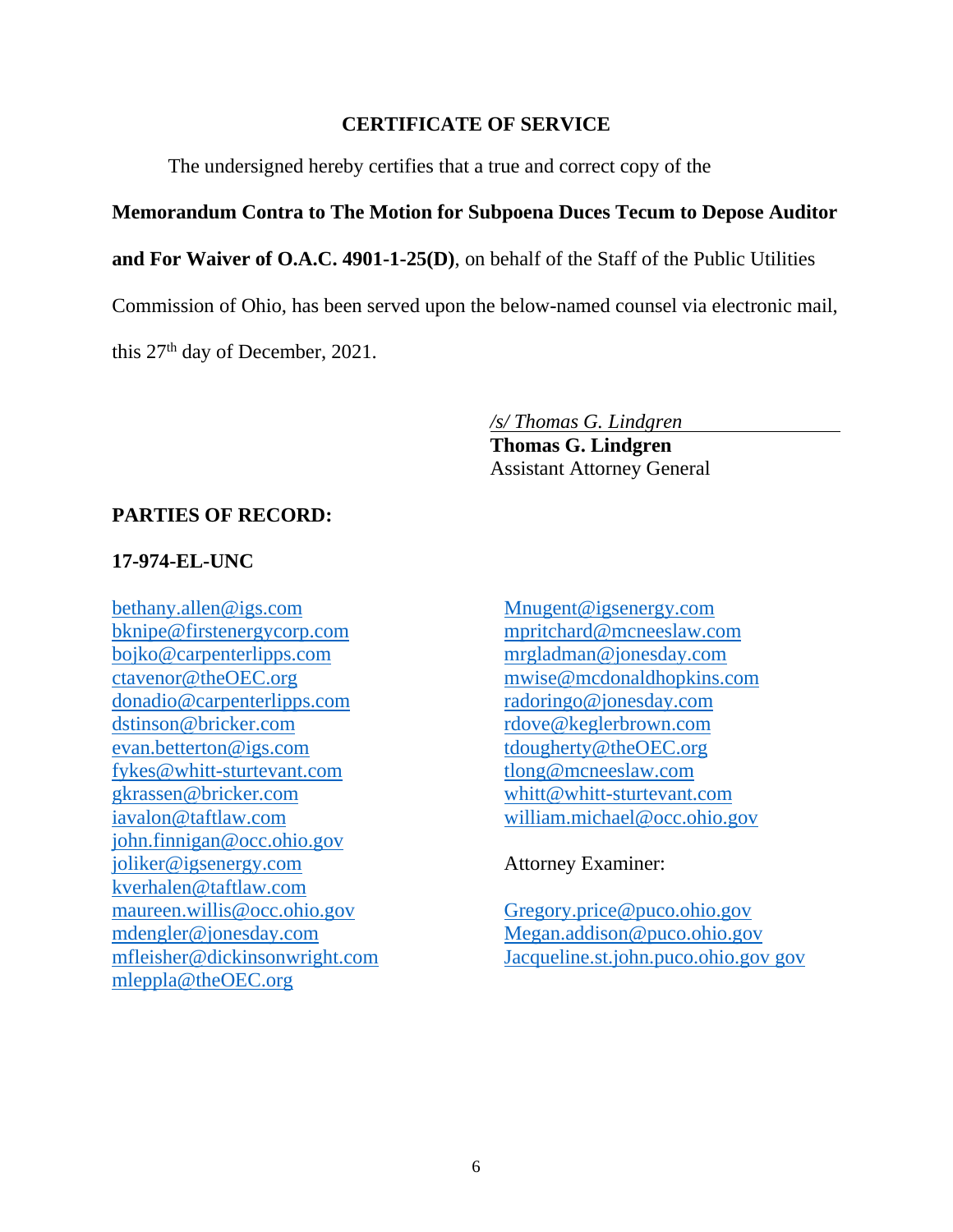### **17-2474-EL-RDR**

mkurtz@BKLlawfirm.com kboehm@BKLlawfirm.com jkylercohn@BKLlawfirm.com rdove@keglerbrown.com Bojko@carpenterlipps.com Donadio@carpenterlipps.com bknipe@firstenergycorp.com mrgladman@jonesday.com mdengler@jonesday.com radoringo@jonesday.com sgoyal@jonesday.com jlang@calfee.com khehmeyer@calfee.com

mpritchard@mcneeslaw.com [rglover@mcneeslaw.com](mailto:rglover@mcneeslaw.com) [mleppla@theoec.org](mailto:mleppla@theoec.org) [dparram@bricker.com](mailto:dparram@bricker.com) [rmains@bricker.com](mailto:rmains@bricker.com) [mfleisher@dickinsonwright.com](mailto:mfleisher@dickinsonwright.com) [mwise@mcdonaldhopkins.com](mailto:mwise@mcdonaldhopkins.com)

Attorney Examiner:

[Gregory.price@puco.ohio.gov](mailto:Gregory.price@puco.ohio.gov) [Megan.addison@puco.ohio.gov](mailto:Megan.addison@puco.ohio.gov)